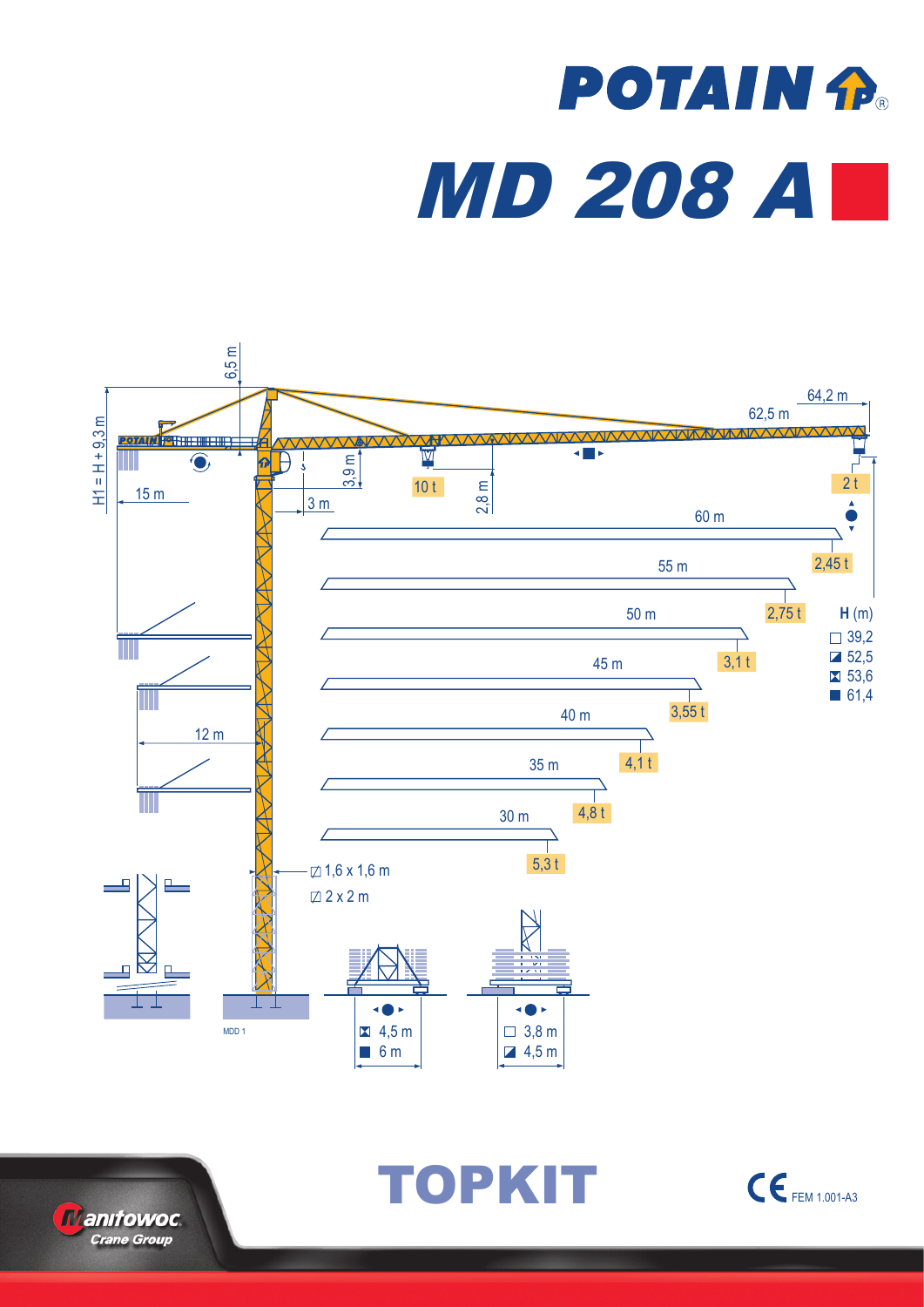



## **TOPKIT MD 208 A**

| 11 208 A                                                                       |                                                                                        |                                                                                           |                                            |                                                                     | PU IAIN TR                                                                          |
|--------------------------------------------------------------------------------|----------------------------------------------------------------------------------------|-------------------------------------------------------------------------------------------|--------------------------------------------|---------------------------------------------------------------------|-------------------------------------------------------------------------------------|
|                                                                                | $\Box$                                                                                 | <b>GB</b>                                                                                 | E.                                         | a ka                                                                | CP.                                                                                 |
| Réactions en service                                                           | Reaktionskräfte in Betrieb                                                             | Reactions in service                                                                      | Reacciones en servicio                     | Reazioni in servizio                                                | Reacções em serviço                                                                 |
| Réactions hors service                                                         | Reaktionskräfte außer Betrieb                                                          |                                                                                           |                                            |                                                                     | Reacções fora de serviço                                                            |
| A vide sans lest (ni train de<br>transport) avec flèche et<br>hauteur maximum. | Ohne Last. Ballast (und<br>Transportachse), mit<br>Maximalausleger und<br>Maximalhöhe. | Without load, ballast (or<br>transport axles), with<br>maximum jib and maximum<br>height. | Sin carga, sin lastre, (ni tren<br>máxima. | A vuoto, senza zavorra (ne<br>braccio massimo e altezza<br>massima. | Sem carga (nem trem de<br>transporte)- sem lastro com<br>lança e altura máximas.    |
| Nous consulter                                                                 | Auf Anfrage                                                                            | Consult us                                                                                | Consultarnos                               | Consultateci                                                        | Consultar-nos                                                                       |
| Hauteur maxi roulante                                                          | Fahrbare max. Höhe                                                                     | Travelling maximum height                                                                 | Altura máxima móvil                        | Altezza massima gru<br>traslante                                    | Altura máxima sobre<br>translação                                                   |
|                                                                                |                                                                                        |                                                                                           | Reactions out of service                   | Reacciones fuera de servicio                                        | Reazioni fuori servizio<br>de transporte), flecha y altura assali di trasporto) con |

10 12 14 16 18 20 22 24 26

**R** (t)

**ATAIN**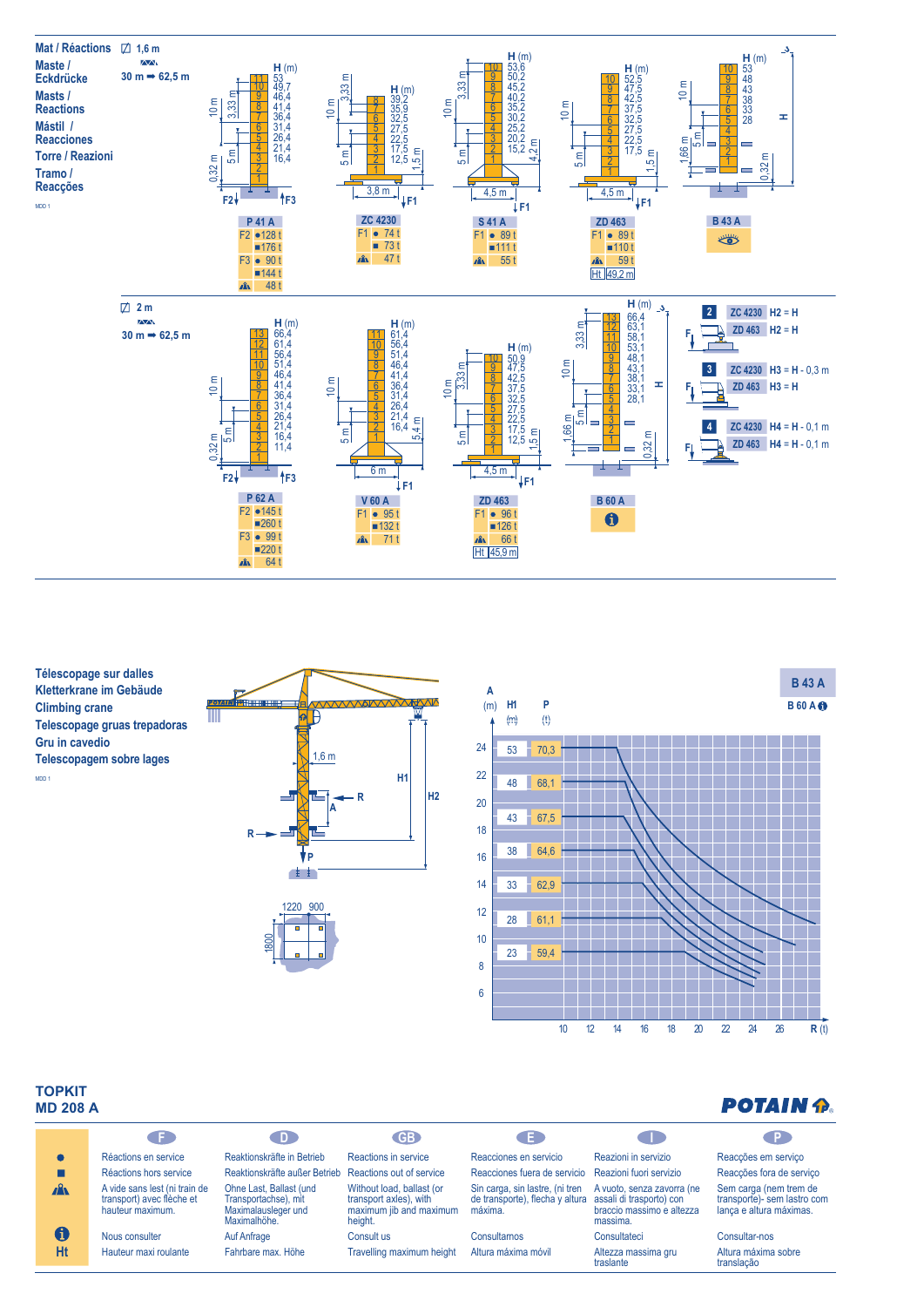| Curva de cargas<br>$3.1 \rightarrow$<br>17.1<br>20<br>30 30,9 33,1 35<br>50 <sub>m</sub><br>22<br>25<br>27<br>37<br>40<br>42<br>45<br>47<br>50 <sub>m</sub><br>10 8,4 7,5 6,5 5,9 5,2 $5 \rightarrow 4$ ,7 4,4<br>$\sqrt{N}$<br>3,8<br>$\overline{4}$<br>$3,5$ $3,3$ $3,1$ t<br>MDD <sub>1</sub><br>30 31,2 33,4 35<br>45 <sub>m</sub><br>$3.1 \rightarrow$<br>17,3 20 22 25<br>27<br>37<br>40<br>42 45 m<br>$10 \quad 8.5 \quad 7.6 \quad 6.5$<br>6 $5,3$ $5 \rightarrow 5$ 4,7 4,5 4,1 3,8 3,55 t<br>$\sqrt{N}$<br>أفيطانه<br><b>kal</b><br>40 <sub>m</sub><br>17.4 20<br>22 25<br>30 31,4 33,6 35<br>$3.1 \rightarrow$<br>27<br>37 40 m<br>10 <sup>1</sup><br>10 8,5 7,6 6,6 6 5,3 $5 \rightarrow 5$ 4,8 4,5 4,1 t<br>$\sim$<br>$-0,4t$<br>5<br>35 <sub>m</sub><br>$3.1 \rightarrow$<br>30 31,6 33,8 35 m<br>17,5 20 22<br>25<br>27<br>10 8,6 7,7 6,6 6 5,3 $5 \rightarrow 5$ 4.8 t<br>$\sim$<br>-(m)<br>$-- = 64 - 0.41$<br>30 <sub>m</sub><br>17,5 20<br>22<br>30 m<br>$3.1 -$<br>25<br>27<br>10 8.6 7.7 6.6 6 5.3 t<br>$\overline{\wedge}$<br>62,5 m<br>$2.4 \rightarrow$<br>15,1<br>27 27,4 27.9<br>-17<br>20<br>22<br>25<br>₩←→≖<br>30 32<br>35<br>60 62,5 m<br>-37<br>45<br>- 50<br>52<br>55<br>57<br>40<br>42<br>47<br>6,5<br>$10 \t 8.7$<br>5,6<br>5.1<br>$5 \rightarrow 5$ 4,6 4,4 3,8 3,6 3,2<br>$\overline{\wedge}$<br>$\mathbf{3}$<br>2.8 2.65 2.45 2.3 2.15 2.05 1.9 1.8 t<br>$2.4 \rightarrow$<br>60 <sub>m</sub><br>17<br><b>20</b><br>30 30,9 31.5 32<br>-22<br>-25<br>-27<br>35<br>37<br>40<br>42<br>50<br>52<br>55<br>60 m<br>45<br>-57<br>47<br>$10$ 8,3 7,4 6,4 5,9 5,2 5++5 4.9<br>$\overline{N}$<br>4.4<br>3.8<br>3.5<br>2.9 2.7 2.5 2.4 2.25 t<br>4.1<br>3.3<br>3.1<br>$2.4 \rightarrow$<br>55 <sub>m</sub><br>30 31,1 31,7 32<br>17.1<br>20<br>22<br>25<br>27<br>35<br>$52^{\circ}$<br>-37<br>40<br>42<br>50<br>55 m<br>$7,5$ 6,5 5,9 5,2 5++5 4.9<br>$10 \t 8.4$<br>$\overline{\wedge}\wedge$<br>4.5<br>4.2<br>3,8<br>3.6<br>2,9 2,7 2,55 t<br>3.3<br>$2.4 \rightarrow$<br>17.2 20<br>22<br>30 31,3 31.9 32<br>50 <sub>m</sub><br>25<br>27<br>35<br>-37<br>42<br>47 50 m<br>40<br>45<br>7,5<br>6.5<br>6<br>$\overline{\wedge}$<br>$10 \quad 8.4$<br>$5,3$ $5+5$ 4.9<br>4,5<br>4,2<br>3,8<br>$3,6$ $3,3$ $3,1$ $2,9$ t<br>$2.4 \rightarrow$<br>17.4 20<br>22<br>30 31,6 32.2 35<br>45 m<br>25<br>27<br>37<br>40<br>42<br>45 m<br>Ħ<br>$\mathbf{w}$<br>10 8.5 7.6 6.6<br>$6^{\circ}$<br>$5,3$ $5 \rightarrow -5$ $4,5$ $4,2$ $3,9$ $3,6$ $3,35$ t<br>$\overline{N}$<br>10 <sup>°</sup><br>$2.4 \rightarrow$<br>40 <sub>m</sub><br>17,5 20<br>22<br>30 31,8 32,4 35<br>25<br>27<br>37 40 m<br>5<br>10 8,6 7,7 6,6 6,1 5,4 $5+5$ 4,6 4,3 3,9 t<br>$\sim$<br>35 <sub>m</sub><br>17,6 20<br>22 25 27 30 32 32.6 35 m<br>$2.4 \rightarrow$<br>$\mathsf{L}(m)$<br>$-- = \pm -0.1t$<br>$\sim$ | Courbes de charges<br>الحاجة المطالح<br>Lastkurven<br><b>Load diagrams</b><br>Curvas de cargas<br>Curve di carico | 62.5 m<br>ΔΔ<br>60 m<br>$\overline{\wedge}\wedge$<br>55 <sub>m</sub><br>$\sqrt{N}$ | $3.1 \rightarrow$<br>$3.1 \rightarrow$<br>$3.1 \rightarrow$ | 15 | -17<br>$10 \quad 8.7 \quad 7.2 \quad 6.4 \quad 5.5 \quad 5 \rightarrow 5 \quad 4.8$<br>16.9 20<br>$10-10$<br>17 | 20<br>8.2<br>20<br>$10 \quad 8.3$ | -22<br>22<br>7.4<br>22<br>7.5 | 25<br>6.4<br>25<br>6,4 | 25 27,1 29<br>27<br>$5.8$ $5.1$<br>27 | 30 | 32<br>4.5<br>30 30,6 32.7 35<br>$5 + 5$<br>30 30,8 32,9 35<br>$5,9$ $5,2$ $5 \rightarrow 5$ 4.7 | 35<br>$\overline{4}$<br>$-4.6$ | 37<br>3.8<br>37<br>4.3<br>37<br>4.4 | 40<br>3.4<br>40<br>$\overline{4}$<br>40<br>$\overline{4}$ | 42<br>3.3<br>42<br>3.8<br>42<br>3.8 | 45<br>$\mathbf{3}$<br>3.5<br>3.5 | 47<br>3.3<br>3.3 | 50<br>3.1<br>50<br>$3,1$ 2.9 2.75 t | 52<br>52<br>52 | -55<br>55<br>55 <sub>m</sub> | -57<br>-57<br>2.9 2.7 2.6 2.45 t | 60 m | 60 62.5 m<br>2.85 2.65 2.5 2.35 2.25 2.1 2 t |         |
|------------------------------------------------------------------------------------------------------------------------------------------------------------------------------------------------------------------------------------------------------------------------------------------------------------------------------------------------------------------------------------------------------------------------------------------------------------------------------------------------------------------------------------------------------------------------------------------------------------------------------------------------------------------------------------------------------------------------------------------------------------------------------------------------------------------------------------------------------------------------------------------------------------------------------------------------------------------------------------------------------------------------------------------------------------------------------------------------------------------------------------------------------------------------------------------------------------------------------------------------------------------------------------------------------------------------------------------------------------------------------------------------------------------------------------------------------------------------------------------------------------------------------------------------------------------------------------------------------------------------------------------------------------------------------------------------------------------------------------------------------------------------------------------------------------------------------------------------------------------------------------------------------------------------------------------------------------------------------------------------------------------------------------------------------------------------------------------------------------------------------------------------------------------------------------------------------------------------------------------------------------------------------------------------------------------------------------------------------------------------------------------------------------------------------------------------------------------------------------------------------------------------------------------------------------------------------------------------------------------------------------------------------------------------------------------------------------------------------------------------------------------------------------------------------------------|-------------------------------------------------------------------------------------------------------------------|------------------------------------------------------------------------------------|-------------------------------------------------------------|----|-----------------------------------------------------------------------------------------------------------------|-----------------------------------|-------------------------------|------------------------|---------------------------------------|----|-------------------------------------------------------------------------------------------------|--------------------------------|-------------------------------------|-----------------------------------------------------------|-------------------------------------|----------------------------------|------------------|-------------------------------------|----------------|------------------------------|----------------------------------|------|----------------------------------------------|---------|
|                                                                                                                                                                                                                                                                                                                                                                                                                                                                                                                                                                                                                                                                                                                                                                                                                                                                                                                                                                                                                                                                                                                                                                                                                                                                                                                                                                                                                                                                                                                                                                                                                                                                                                                                                                                                                                                                                                                                                                                                                                                                                                                                                                                                                                                                                                                                                                                                                                                                                                                                                                                                                                                                                                                                                                                                                  |                                                                                                                   |                                                                                    |                                                             |    |                                                                                                                 |                                   |                               |                        |                                       |    |                                                                                                 |                                |                                     |                                                           |                                     |                                  |                  |                                     |                |                              |                                  |      |                                              |         |
|                                                                                                                                                                                                                                                                                                                                                                                                                                                                                                                                                                                                                                                                                                                                                                                                                                                                                                                                                                                                                                                                                                                                                                                                                                                                                                                                                                                                                                                                                                                                                                                                                                                                                                                                                                                                                                                                                                                                                                                                                                                                                                                                                                                                                                                                                                                                                                                                                                                                                                                                                                                                                                                                                                                                                                                                                  |                                                                                                                   |                                                                                    |                                                             |    |                                                                                                                 |                                   |                               |                        |                                       |    |                                                                                                 |                                |                                     |                                                           |                                     |                                  |                  |                                     |                |                              |                                  |      |                                              |         |
|                                                                                                                                                                                                                                                                                                                                                                                                                                                                                                                                                                                                                                                                                                                                                                                                                                                                                                                                                                                                                                                                                                                                                                                                                                                                                                                                                                                                                                                                                                                                                                                                                                                                                                                                                                                                                                                                                                                                                                                                                                                                                                                                                                                                                                                                                                                                                                                                                                                                                                                                                                                                                                                                                                                                                                                                                  |                                                                                                                   |                                                                                    |                                                             |    |                                                                                                                 |                                   |                               |                        |                                       |    |                                                                                                 |                                |                                     |                                                           |                                     |                                  |                  |                                     |                |                              |                                  |      |                                              |         |
|                                                                                                                                                                                                                                                                                                                                                                                                                                                                                                                                                                                                                                                                                                                                                                                                                                                                                                                                                                                                                                                                                                                                                                                                                                                                                                                                                                                                                                                                                                                                                                                                                                                                                                                                                                                                                                                                                                                                                                                                                                                                                                                                                                                                                                                                                                                                                                                                                                                                                                                                                                                                                                                                                                                                                                                                                  |                                                                                                                   |                                                                                    |                                                             |    |                                                                                                                 |                                   |                               |                        |                                       |    |                                                                                                 |                                |                                     |                                                           |                                     |                                  |                  |                                     |                |                              |                                  |      |                                              |         |
|                                                                                                                                                                                                                                                                                                                                                                                                                                                                                                                                                                                                                                                                                                                                                                                                                                                                                                                                                                                                                                                                                                                                                                                                                                                                                                                                                                                                                                                                                                                                                                                                                                                                                                                                                                                                                                                                                                                                                                                                                                                                                                                                                                                                                                                                                                                                                                                                                                                                                                                                                                                                                                                                                                                                                                                                                  |                                                                                                                   |                                                                                    |                                                             |    |                                                                                                                 |                                   |                               |                        |                                       |    |                                                                                                 |                                |                                     |                                                           |                                     |                                  |                  |                                     |                |                              |                                  |      |                                              |         |
|                                                                                                                                                                                                                                                                                                                                                                                                                                                                                                                                                                                                                                                                                                                                                                                                                                                                                                                                                                                                                                                                                                                                                                                                                                                                                                                                                                                                                                                                                                                                                                                                                                                                                                                                                                                                                                                                                                                                                                                                                                                                                                                                                                                                                                                                                                                                                                                                                                                                                                                                                                                                                                                                                                                                                                                                                  |                                                                                                                   |                                                                                    |                                                             |    |                                                                                                                 |                                   |                               |                        |                                       |    |                                                                                                 |                                |                                     |                                                           |                                     |                                  |                  |                                     |                |                              |                                  |      |                                              |         |
|                                                                                                                                                                                                                                                                                                                                                                                                                                                                                                                                                                                                                                                                                                                                                                                                                                                                                                                                                                                                                                                                                                                                                                                                                                                                                                                                                                                                                                                                                                                                                                                                                                                                                                                                                                                                                                                                                                                                                                                                                                                                                                                                                                                                                                                                                                                                                                                                                                                                                                                                                                                                                                                                                                                                                                                                                  |                                                                                                                   |                                                                                    |                                                             |    |                                                                                                                 |                                   |                               |                        |                                       |    |                                                                                                 |                                |                                     |                                                           |                                     |                                  |                  |                                     |                |                              |                                  |      |                                              |         |
|                                                                                                                                                                                                                                                                                                                                                                                                                                                                                                                                                                                                                                                                                                                                                                                                                                                                                                                                                                                                                                                                                                                                                                                                                                                                                                                                                                                                                                                                                                                                                                                                                                                                                                                                                                                                                                                                                                                                                                                                                                                                                                                                                                                                                                                                                                                                                                                                                                                                                                                                                                                                                                                                                                                                                                                                                  |                                                                                                                   |                                                                                    |                                                             |    |                                                                                                                 |                                   |                               |                        |                                       |    |                                                                                                 |                                |                                     |                                                           |                                     |                                  |                  |                                     |                |                              |                                  |      |                                              |         |
|                                                                                                                                                                                                                                                                                                                                                                                                                                                                                                                                                                                                                                                                                                                                                                                                                                                                                                                                                                                                                                                                                                                                                                                                                                                                                                                                                                                                                                                                                                                                                                                                                                                                                                                                                                                                                                                                                                                                                                                                                                                                                                                                                                                                                                                                                                                                                                                                                                                                                                                                                                                                                                                                                                                                                                                                                  |                                                                                                                   |                                                                                    |                                                             |    |                                                                                                                 |                                   |                               |                        |                                       |    |                                                                                                 |                                |                                     |                                                           |                                     |                                  |                  |                                     |                |                              |                                  |      |                                              |         |
|                                                                                                                                                                                                                                                                                                                                                                                                                                                                                                                                                                                                                                                                                                                                                                                                                                                                                                                                                                                                                                                                                                                                                                                                                                                                                                                                                                                                                                                                                                                                                                                                                                                                                                                                                                                                                                                                                                                                                                                                                                                                                                                                                                                                                                                                                                                                                                                                                                                                                                                                                                                                                                                                                                                                                                                                                  |                                                                                                                   |                                                                                    |                                                             |    |                                                                                                                 |                                   |                               |                        |                                       |    |                                                                                                 |                                |                                     |                                                           |                                     |                                  |                  |                                     |                |                              |                                  |      |                                              |         |
| 10 8,6 7,7 6,7 6,1 5,4 $5 + (-5)$ 4,6 t<br>176, 20, 22, 25, 27, 30, m<br>$24 -$<br>20m                                                                                                                                                                                                                                                                                                                                                                                                                                                                                                                                                                                                                                                                                                                                                                                                                                                                                                                                                                                                                                                                                                                                                                                                                                                                                                                                                                                                                                                                                                                                                                                                                                                                                                                                                                                                                                                                                                                                                                                                                                                                                                                                                                                                                                                                                                                                                                                                                                                                                                                                                                                                                                                                                                                           |                                                                                                                   |                                                                                    |                                                             |    |                                                                                                                 |                                   |                               |                        |                                       |    |                                                                                                 |                                |                                     |                                                           |                                     |                                  |                  |                                     |                |                              |                                  |      |                                              | $-0.1t$ |

30 m m t 2,4 17,6 22 25 27 10 7,7 20 8,6 6,7 6,1 30 5,4

| Lest de contre-flèche      |                            |                 | 4200 - 3400 - 2300 kg |               |                 | 4200 - 700 kg |               |  |  |  |
|----------------------------|----------------------------|-----------------|-----------------------|---------------|-----------------|---------------|---------------|--|--|--|
| Gegenauslegerballast       |                            | ▀               | $\mathbf{A}$ kg       |               |                 | $A^2$ kg      |               |  |  |  |
| <b>Counter-jib ballast</b> | $\wedge\wedge\wedge\wedge$ |                 | 33 LVF/50 LVF         | <b>75 LVF</b> | ▀               | 33 LVF/50 LVF | <b>75 LVF</b> |  |  |  |
| Lastre de contra flecha    | 62.5 m                     | 15 <sub>m</sub> | 16 800                | 16 000        | 15 <sub>m</sub> | 16 100        | 15 400        |  |  |  |
| <b>Contrappeso</b>         | 60 <sub>m</sub>            | 15 <sub>m</sub> | 16800                 | 16 000        | 15 <sub>m</sub> | 16 100        | 15 400        |  |  |  |
|                            | 55 <sub>m</sub>            | 15 <sub>m</sub> | 14 100                | 13 300        | 15 <sub>m</sub> | 14 000        | 13 300        |  |  |  |
| Lastros da contra lança    | 50 <sub>m</sub>            | 15 <sub>m</sub> | 13 300                | 12 500        | 15 <sub>m</sub> | 12 600        | 11 900        |  |  |  |
| MDD <sub>1</sub>           | 45 <sub>m</sub>            | 12 <sub>m</sub> | 16 000                | 15 200        | 12 <sub>m</sub> | 16 100        | 15 400        |  |  |  |
|                            | 40 <sub>m</sub>            | 12 <sub>m</sub> | 14 900                | 14 100        | 12 <sub>m</sub> | 14 700        | 14 000        |  |  |  |
|                            | 35 <sub>m</sub>            | 12 <sub>m</sub> | 12 600                | 11800         | 12 <sub>m</sub> | 12 600        | 11 900        |  |  |  |
|                            | 30 <sub>m</sub>            | 12 <sub>m</sub> | 11 000                | 10 200        | 12 <sub>m</sub> | 11 200        | 10 500        |  |  |  |

| Lest de base        |                  |                                                     |                  |        |        |      |      |      |      |      |      |      |      |
|---------------------|------------------|-----------------------------------------------------|------------------|--------|--------|------|------|------|------|------|------|------|------|
| <b>Grundballast</b> |                  | $\boxed{7}$ 1,6 m ZC 4230 $\cdot$ $\bullet$ $\cdot$ | H(m)             | 39,2   | 35,9   | 32,5 | 27,5 | 22,5 | 17,5 | 12,5 |      |      |      |
|                     |                  |                                                     | $\mathbf{A}$ (t) | 80     | 80     | 80   | 80   | 80   | 80   | 80   |      |      |      |
| <b>Base ballast</b> |                  |                                                     | $ H(m) $ 53,6    |        | 50,2   | 45,2 | 40,2 | 35,2 | 30,2 | 25,2 | 20,2 | 15,2 |      |
| Lastre de base      |                  | $ \mathcal{D} $ 1,6 m S 41 A $\rightarrow$          | $\mathbf{A}$ (t) | 114    | 96     | 66   | 60   | 60   | 60   | 60   | 60   | 60   |      |
| Zavorra di base     |                  |                                                     | H(m)             | 52,5   | 49,2   | 47,5 | 42,5 | 37,5 | 32,5 | 27,5 | 22,5 | 17,5 | 12,5 |
| Lastros da base     |                  | $ \mathcal{D} $ 1,6 m ZD 463 $\cdot \bullet \cdot$  | $\mathbf{A}$ (t) | $110*$ | 95     | 80   | 55   | 55   | 55   | 55   | 55   | 55   | 55   |
| MDD <sub>1</sub>    |                  | $V60A \rightarrow$                                  | $ H(m) $ 61,4    |        | 56,4   | 51,4 | 46,4 | 41,4 | 36,4 | 31,4 | 26,4 | 21,4 | 16,4 |
|                     | <b> </b>   2   m |                                                     | $\mathbf{A}$ (t) | 132    | 108    | 84   | 60   | 36   | 24   | 24   | 24   | 24   | 24   |
|                     | IZI 2 m          | $ZD 463 \cdot \bullet$                              | H(m)             | 50,9   | 47,5   | 45,9 | 42,5 | 37,5 | 32.5 | 27,5 | 22.5 | 17,5 | 12,5 |
|                     |                  |                                                     | $\mathbf{A}$ (t) | $125*$ | $100*$ | 90   | 70   | 55   | 55   | 55   | 55   | 55   | 55   |



|                | a s                                  | O I                              | <b>GB</b>                 | 8 E I                                |                              | P.                                       |
|----------------|--------------------------------------|----------------------------------|---------------------------|--------------------------------------|------------------------------|------------------------------------------|
| A              | Distance entre cadres                | Abstand zwischen den Rahmen      | Distance between collars  | Distancia entra marcos               | Distanza fra i telai         | Distância entre quadros                  |
| H <sub>1</sub> | Hauteur grue                         | Kranhöhe                         | Crane height              | Altura grúa                          | Altezza gru                  | Altura da grua                           |
| P              | Poids de la grue(en service)         | Krangewicht (in Betrieb)         | Crane weight (in service) | Peso de la grúa (en servicio)        | Peso della gru (in servizio) | Peso da grua (em serviço)                |
| R              | Réaction horizontale                 | Horizontalkräfte                 | Horizontal reaction       | Reaccion horizontal                  | Reazione orizzontale         | Reacção horizontal                       |
| ₩              | Voir télescopage sur dalles          | Siehe Kletterkrane im<br>Gebäude | See climbing crane        | Vea grua trepadora                   | Consultare gru in cavedio    | Ver telescopagem sobre<br>lages          |
| $\star$        | Utilisation poste fixe<br>uniquement | Nur stationärer Einsatz          | Only static use           | Utilización chasis fijo<br>solamente | Solo in postazione fissa     | Utilização sobre chassis fixo<br>apoiado |